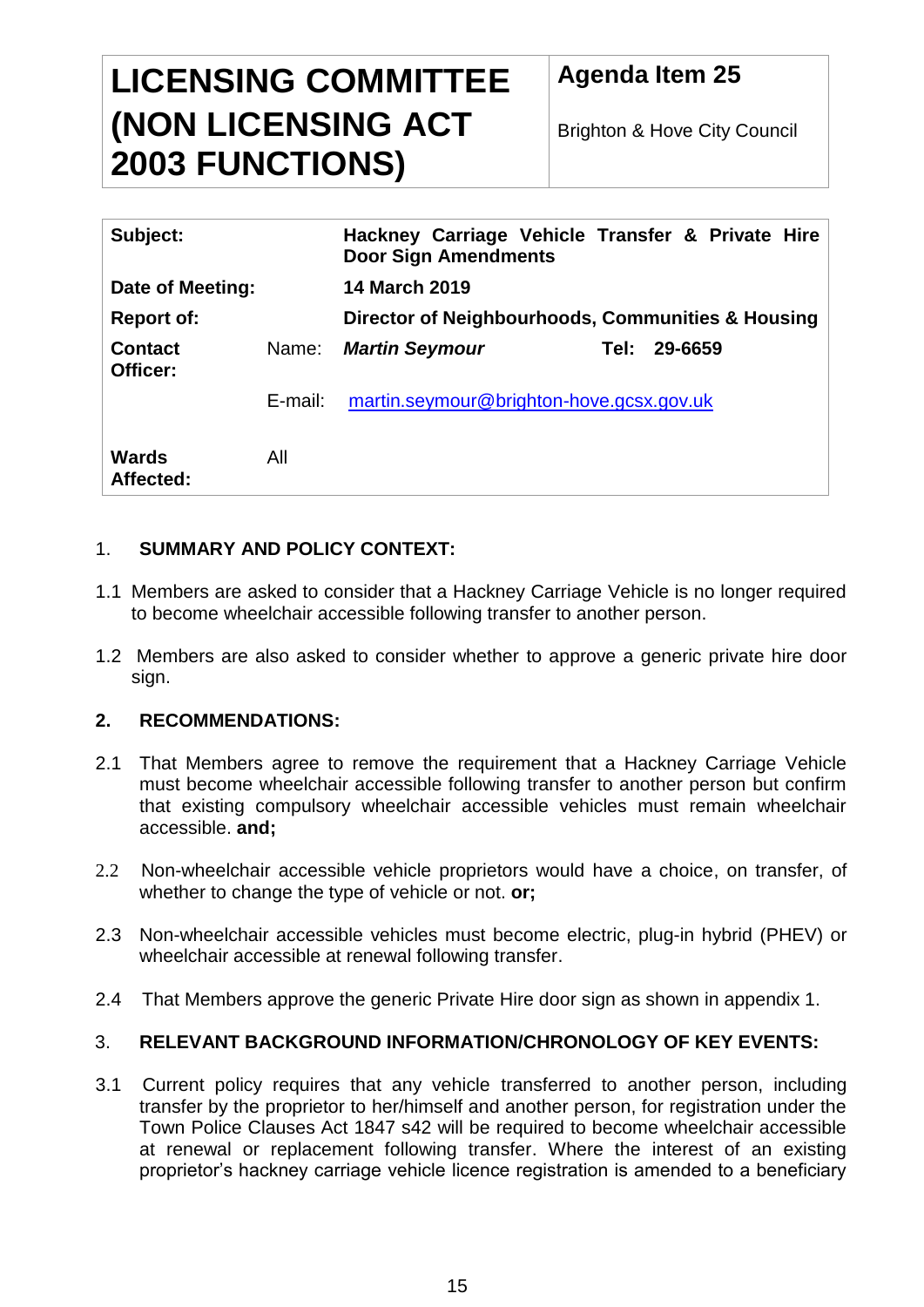following the death of a proprietor or at the discretion of the Director of Neighbourhoods, Communities & Housing, where the change of registration is required for reasons such as the incapacity of a proprietor or following a legal separation from a partner, and is not for financial gain, the vehicle is exempt from becoming wheelchair accessible at renewal unless previously required by licence conditions.

- 3.2 This policy was adopted following an Equalities Review into Hackney Carriage and Private Hire policies in 2010 and was one measure adopted to boost the number of wheelchair accessible vehicles in the hackney carriage fleet.
- 3.3 This policy has worked very well and has seen the % of wheelchair accessible vehicles in the Hackney Carriage rise from 25% to approximately 50%. The Council recognises the importance of having a mixed fleet as being the best way to provide transport for a range of differently abled passengers. The Hackney Carriage Unmet Demand Survey that reported to committee in November 2018 concluded that 'It appears that the 'best' level of WAV for this area might be 50%, a level the fleet is now currently at, so that the focus of fleet change could now switch to encouraging improved vehicle emissions whilst ensuring the level of achievement on the WAV side remains.'
- 3.4 Where a current vehicle is classed as a 'compulsory wheelchair accessible vehicle' it must remain wheelchair accessible including at transfer. However, other vehicles may become wheelchair accessible or reinstated at the owners choosing.
- 3.5 In November 2017 members adopted policy that Private Hire Vehicles may only be exempt from displaying livery in certain circumstances to ensure a consistent approach is taken to such applications for exemption and that there is a transparent decision making process and to ensure that public safety is not compromised. The Exemption Policy can be found at appendix 1.
- 3.6 The practice of displaying a vehicle plate and door signs is to ensure clear identification of licensed vehicles by licensing officers, police officers and the hiring public. A strict policy in displaying plates can help prevent the highly illegal practice of unlicensed vehicles operating for hire and reward and can also prevent confusion with hackney carriage vehicles.
- 3.7 For vehicles used by the general public, the display of identification plates on a licensed vehicle and of the driver's badge is important in terms of public safety and reassurance. They indicate to the travelling public and to enforcement authorities that prior to being licensed both the vehicle and the driver have been subjected to checks to ensure their (the public's) safety.
- 3.8 As it is now common practice for vehicles to work for two or more operators and this is expected to grow over time a generic door sign has been developed so it can be used where a vehicle is being operated on more than one circuit. (see appendix 1). Proprietors would have the choice of a generic door sign, as shown in appendix 1, or a specific operator's logo or contact number, as is existing.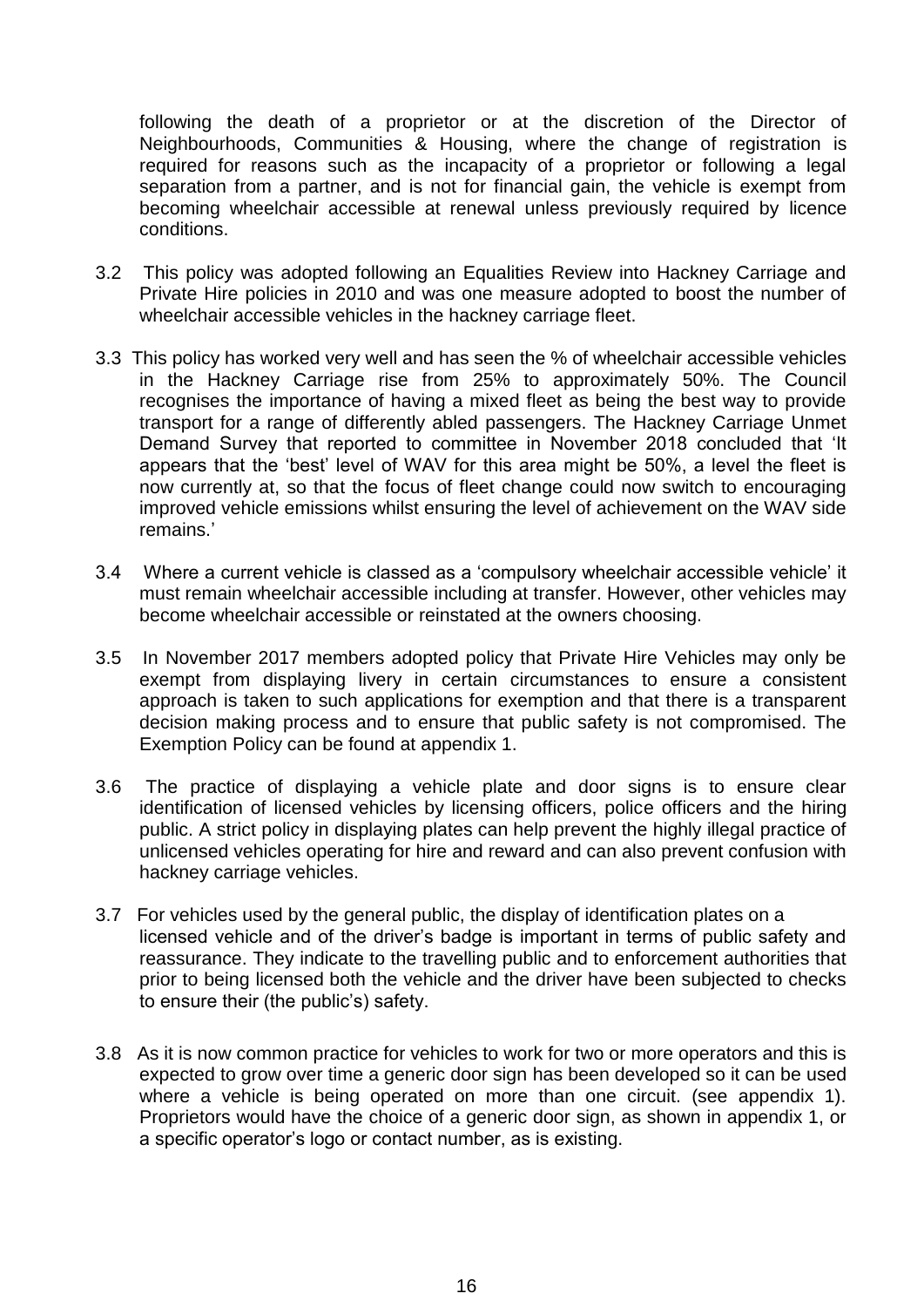3.9 Comments received following the Taxi Forum (17 January 2019) are attached to this report. (see appendix 2 & 3).

#### **4. COMMUNITY ENGAGEMENT AND CONSULTATION**

- 4.1. This matter of vehicle transfers was discussed at the recent Taxi Forum on the 17<sup>th</sup> January 2019. There was consensus that "compulsory wheelchair accessible vehicles" should remain wheelchair accessible including at transfer. With regard to other vehicles, GMB and Unite members felt vehicle owners should have the choice, whereas the Private Hire representative felt drivers should have the option to change to either a electric, plug-in hybrid or WAV at renewal following a transfer.
- 4.2 This matter of private hire door signs was discussed at the recent Taxi Forum on the  $17<sup>th</sup>$  January 2019. The views put forward were split between in favour of a generic door sign to having a sign with a contact number or operator name.

#### **5. FINANCIAL & OTHER IMPLICATIONS:**

#### Financial Implications:

5.1. Any costs associated with the introduction of a generic private hire door sign will be met from within existing revenue budgets.

Finance Officer Consulted: Michael Bentley Date: 23/01/2019

#### Legal Implications:

5.2. The power to attach conditions to Hackney Carriage vehicle licences derives from S47 of the Local Government (Miscellaneous Provisions) Act 1976

Lawyer Consulted: Rebecca Sidell Date: 23/1/2019

Equalities Implications:

5.3 None.

Sustainability Implications:

5.4 None.

Crime & Disorder Implications:

5.5 Contained in the body of the report.

## **6. EVALUATION OF ANY ALTERNATIVE OPTION(S):**

6.1. Option 1 Do nothing. 6.2. Option 2